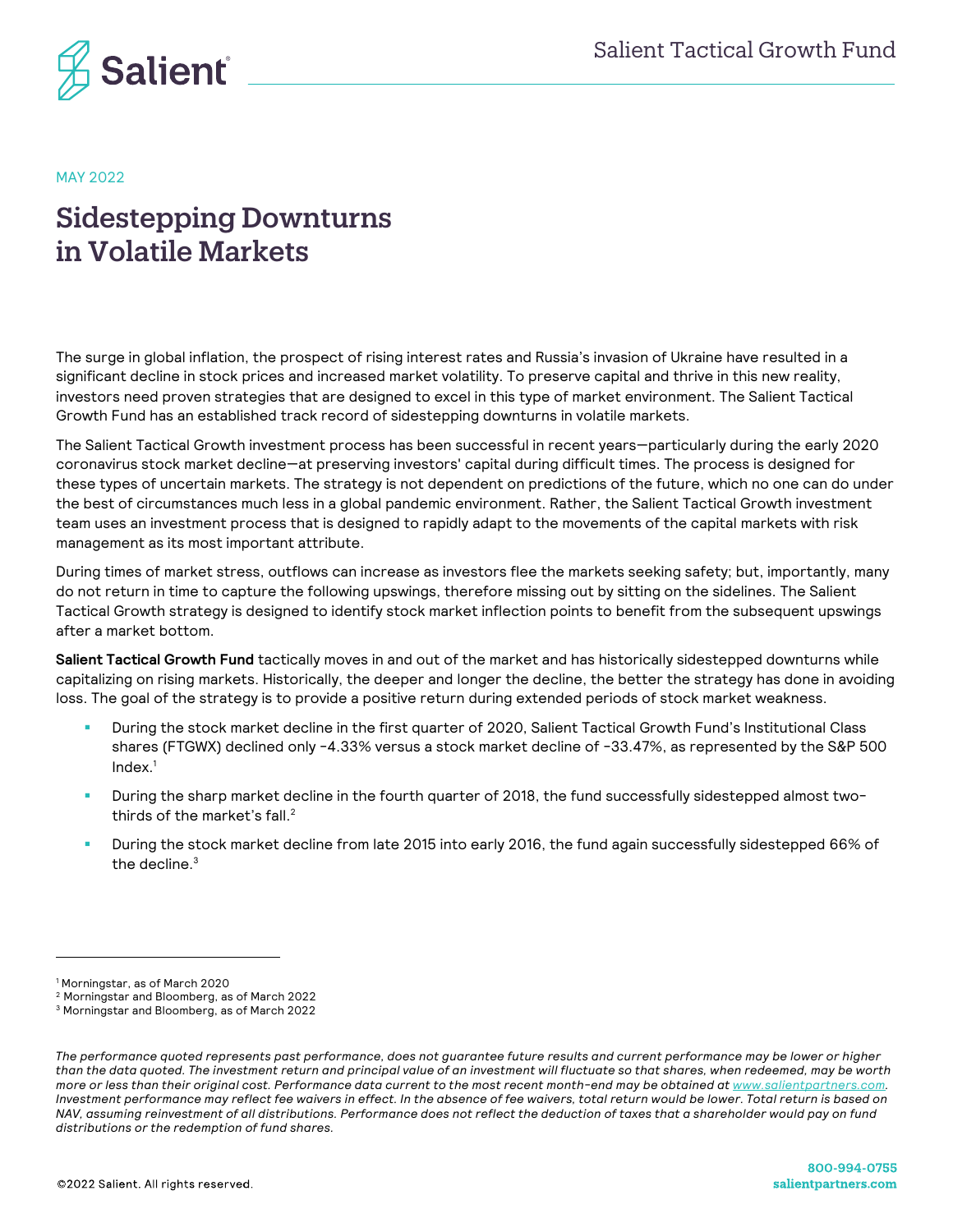

### Stock Market Decline: February 19, 2020 – March 23, 2020

- ! On December 31, 2019, China alerted the World Health Organization (WHO) to several cases of unusual pneumonia in Wuhan, a port city of 11 million people in the central Hubei province. On January 13, 2020, the WHO reported a coronavirus case in Thailand, the first outside China, and by the end of January new cases of the virus were confirmed in the U.S., Taiwan, Thailand, Japan and South Korea.
- ! Throughout January, the Tactical Growth investment team lowered market exposure from 75% to 70% at the beginning of the month to 50% by the end of the month, due to the team's deteriorating volume and breadth momentum models.
- ! Despite the global spread of the coronavirus, the S&P 500 Index climbed to a record high on February 19, 2020. The market abruptly reversed course and declined rapidly in the weeks after reaching that high point. The Tactical Growth Investment team lowered market exposure incrementally, as the team's volume and breadth momentum models deteriorated further. On February 27, 2020, the team's volume and breadth momentum models both turned harshly negative and exposure was reduced to zero. As a result of the Tactical Growth team's risk management process, the fund sidestepped the majority of the steep market decline.

| February 19, 2020 - March 23, 2020   |         |  |  |  |  |
|--------------------------------------|---------|--|--|--|--|
| Salient Tactical Growth Fund (FTGWX) | -4.33%  |  |  |  |  |
| S&P 500 Index                        | -33.47% |  |  |  |  |



#### Tactical Growth: Performance and Market Exposure

Sources: Morningstar, Bloomberg, Salient, Broadmark, 02/19/20 – 03/23/20. *For illustrative purposes only. Past performance does not guarantee future results.*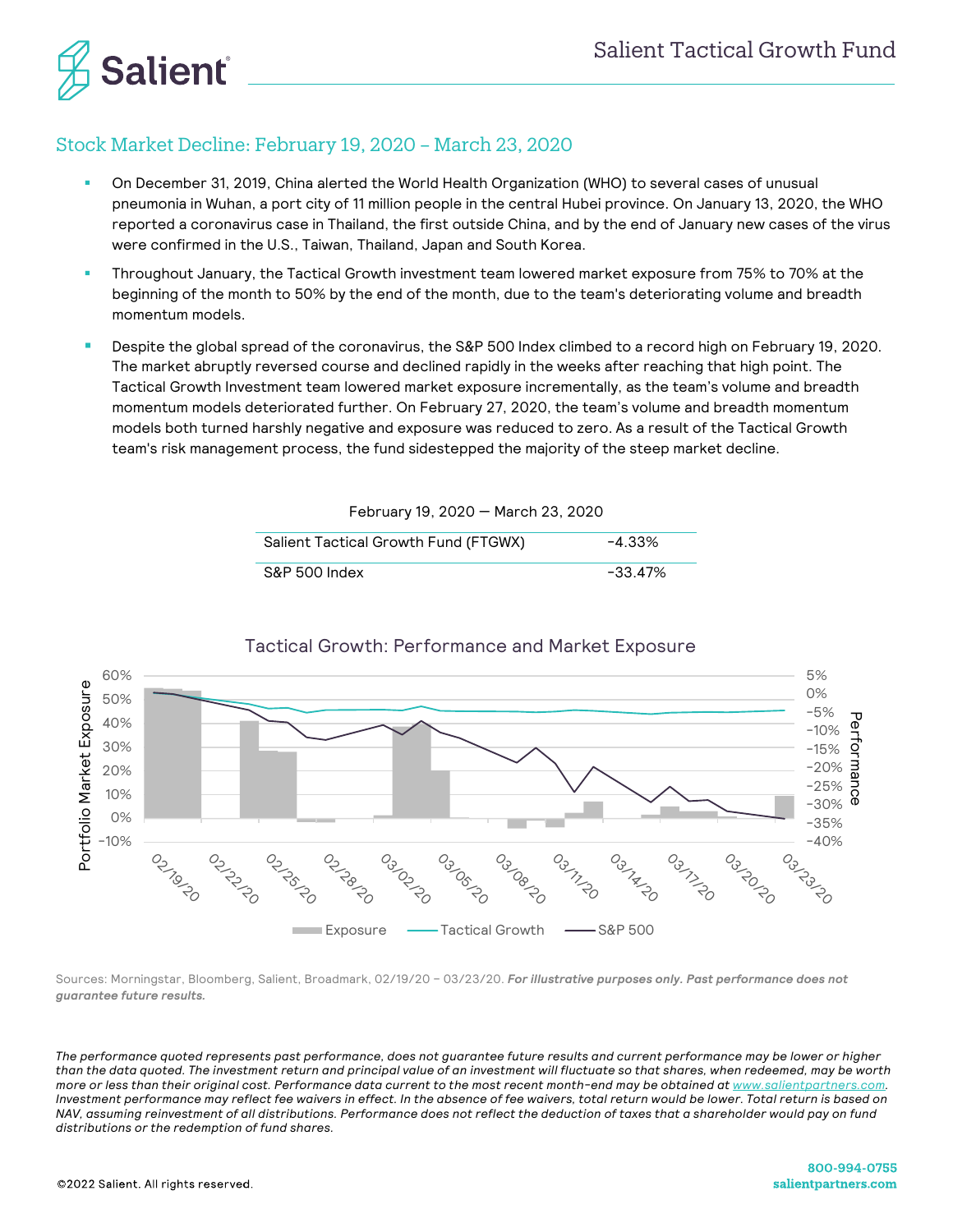

# Stock Market Decline: September 20, 2018 – December 24, 2018

- Interest rates climbed during September 2018, with short-term rates rising to their highest levels since the 2008–2009 financial crisis. Many market commentators began talking about peak earnings and the possibility of comparatively lower earnings in 2019. There were also several negative divergences in the market, including the major U.S. indices hitting new highs while only about half of all stocks were above their 10- and 30-week moving averages. In addition, the fund's volume and relative strength models showed that institutional funds were flowing out of the higher beta growth stocks and into defensive areas.
- ! The Tactical Growth investment team began reducing exposure as the market weakened in the fourth quarter of 2018. Reaching a 100% cash level in October, the fund then carried a small net short position as the market declined. The team's models began to strengthen in December 2018 as valuation levels declined, sentiment reached its most bearish level in over a year, interest rates moderated and upside-downside volume improved. While many market observers expected a test of the December 2018 lows, the fund's models continued to improve in January 2019 and the team raised market exposure to capture the market's subsequent upswing.

September 20, 2018 — December 24, 2018

Salient Tactical Growth Fund (FTGWX) -6.68% S&P 500 Index -18.73%



Sources: Morningstar, Bloomberg, Salient, Broadmark, 09/20/18 – 12/24/18. *For illustrative purposes only. Past performance does not guarantee future results.*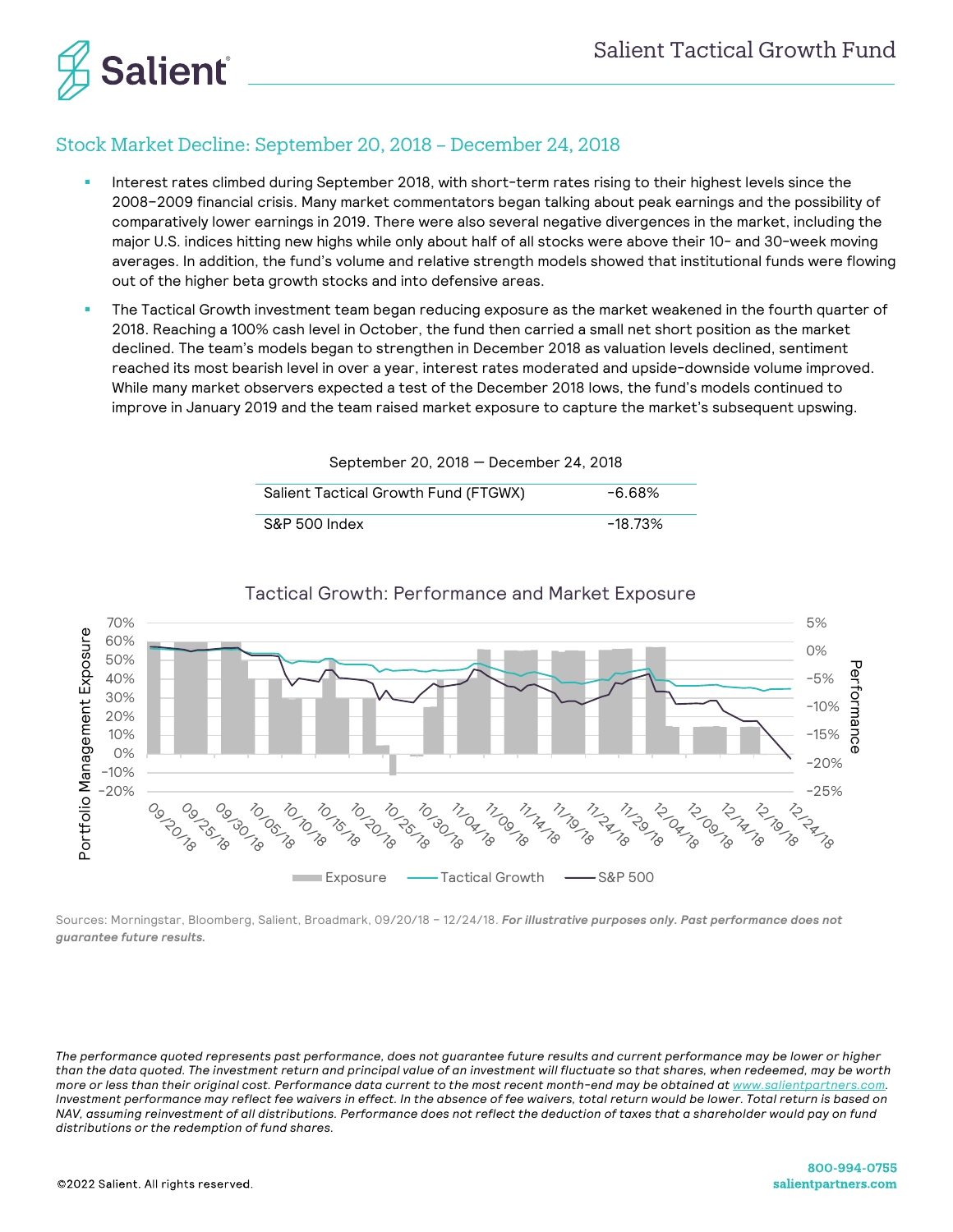

### Stock Market Decline: November 3, 2015 – February 11, 2016

- By November of 2015, the S&P 500 had tripled since the March 2009 lows with relatively low volatility, driven largely by very accommodative central banks. As the market declined into February 2016, volatility spiked and the S&P 500 declined by more than 10%. In February, central banks took action and the market recovered.
- ! By moving to cash and taking short positions, the portfolio sidestepped this whipsaw and preserved investor capital. When market signals shifted and the U.S. Federal Reserve moved to a more accommodative stance, the investment team increased exposure promptly in order to participate in upward market movement.

| Salient Tactical Growth Fund (FTGWX) | $-4.24\%$  |
|--------------------------------------|------------|
| S&P 500 Index                        | $-12.47\%$ |

November 3, 2015 — February 11, 2016



Sources: Morningstar, Bloomberg, Salient, Broadmark, 11/03/15 – 02/11/16. *For illustrative purposes only. Past performance does not guarantee future results.*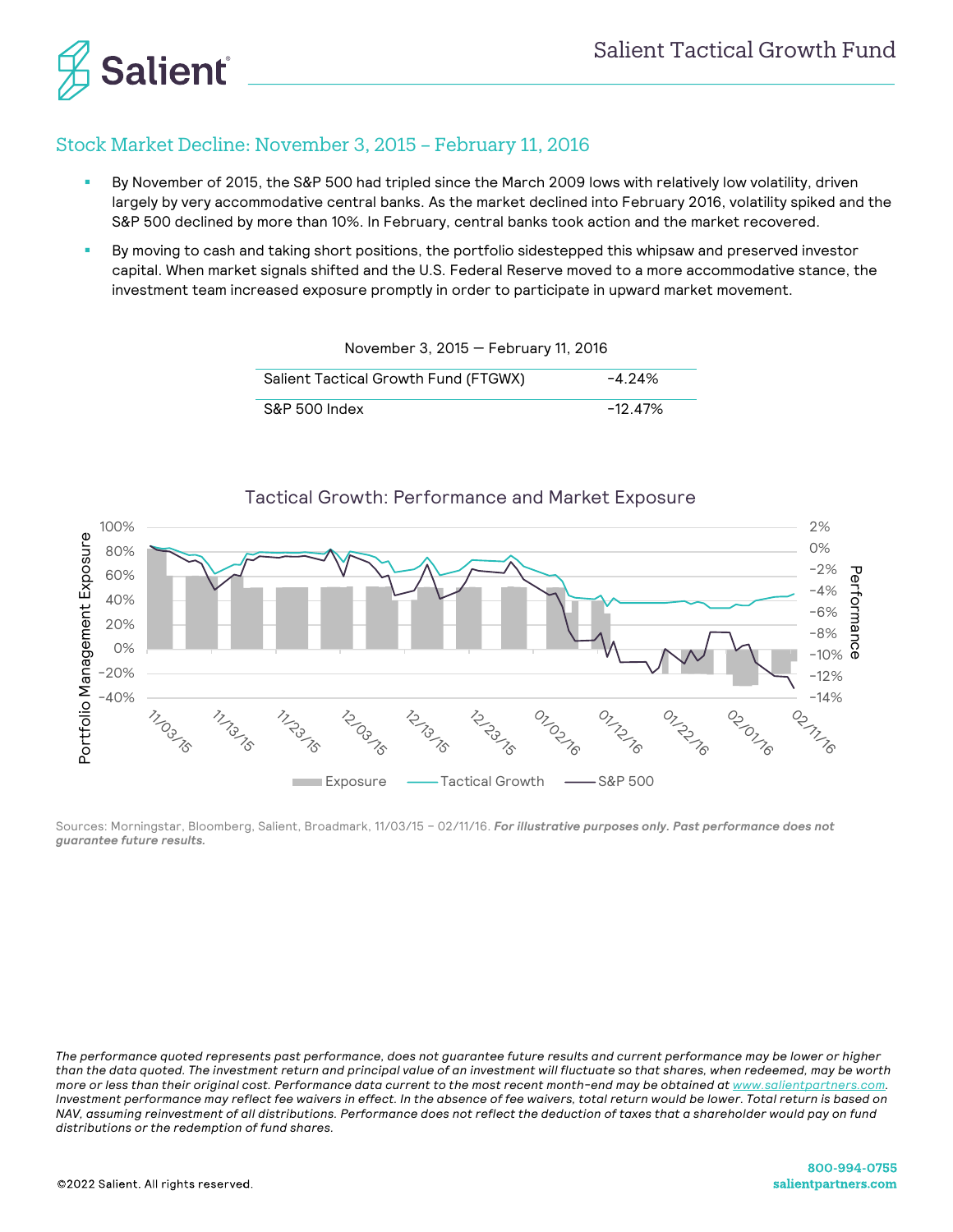

## Long-Term Performance of the Salient Tactical Growth Fund

Performance as of 03/31/2022

|                                               | 1Q 2022  | YTD      | l Year | 3 Year | 5 Year | 10 Year | Since Incep.* |
|-----------------------------------------------|----------|----------|--------|--------|--------|---------|---------------|
| Salient Tactical Growth<br>Fund-Institutional | $-3.60%$ | $-3.60%$ | 0.99%  | 6.33%  | 5.13%  | 4.54%   | 4.22%         |
| <b>HFRX Equity</b><br>Hedge Index             | $-0.29%$ | $-0.29%$ | 8.92%  | 6.91%  | 4.66%  | 3.67%   | 2.31%         |
| S&P 500 Index                                 | $-4.60%$ | $-4.60%$ | 15.65% | 18.92% | 15.99% | 14.64%  | 14.63%        |

Gross/Net Expenses as of 05/01/22: 1.52%/1.52%

Returns for periods greater than one year are annualized.

#### \* 09/14/09